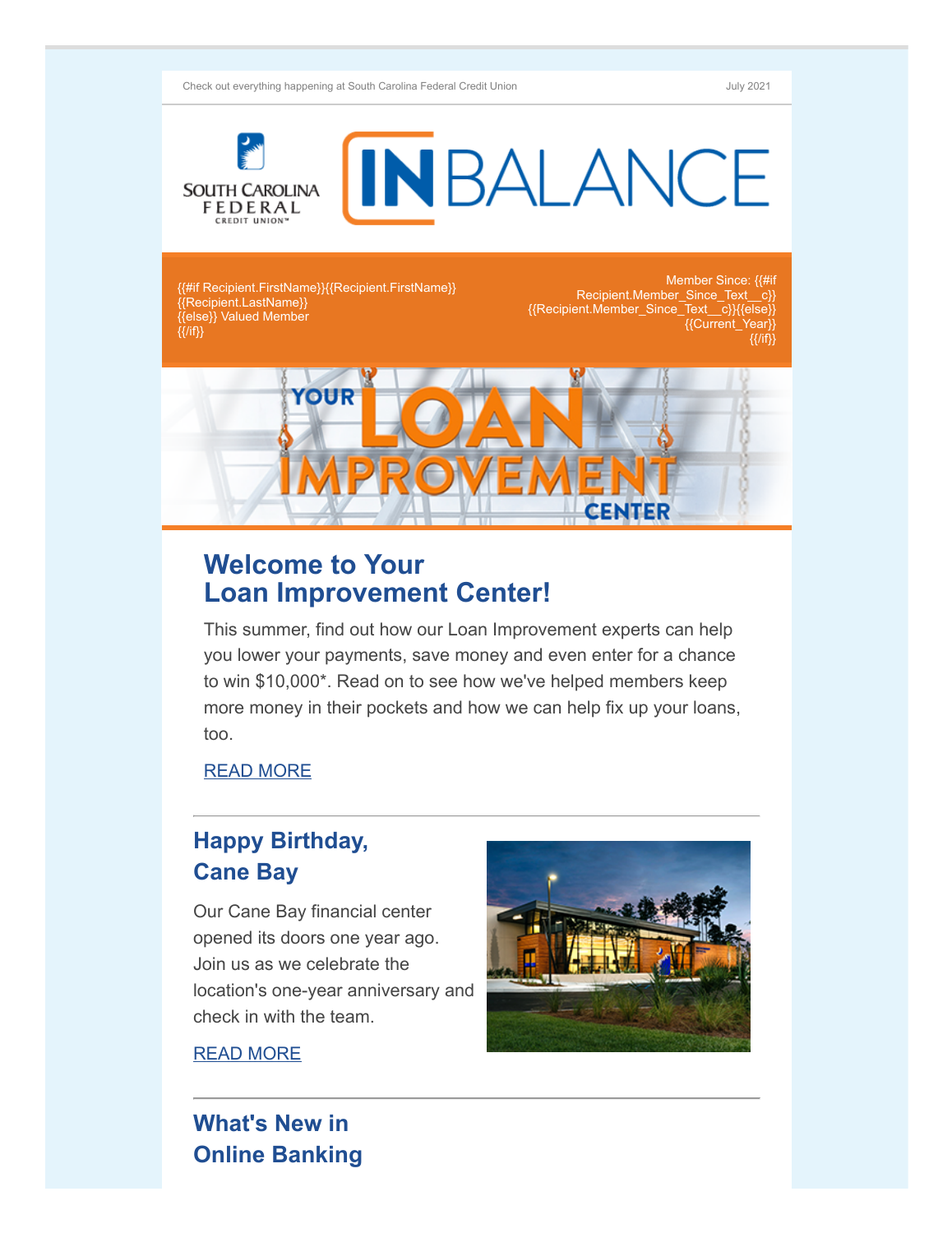Have you logged in lately? There are some new features and exciting enhancements in Online and Mobile Banking.

### [READ MORE](https://www.scfederal.org/Blog/new-olb-mobile)

## **Community Connection: American Red Cross**

Learn how the Red Cross of South Carolina supports our community and meet the employee liaison who keeps Team Blue connected to the cause.



[READ MORE](https://www.scfederal.org/Blog/red-cross)

## **Protecting Summer Fun**

No matter what your summer plans entail, make sure you have the right insurance coverage before you hit the road or get out on the water.

### [READ MORE](https://www.scfederal.org/Blog/insurance-boat-rv)



#### in  $\lceil$   $\blacktriangleright$   $\rceil$ 49

### **CONTACT US**

Contact Center 800.845.0432 (Nationwide)  $M - F$ : 8 am to 6 pm Sat: 8 am to 1 pm

Email ContactCenter@scfederal.org

Phone Banking 24-hour telephone account access 843.797.8255 or 800.845.8355

**VISIT US**

Lobby M – F: 9 am to 5:30 pm

Drive-up Windows M – Th: 8:30 am to 5:30 pm Fri: 8:30 am to 6 pm